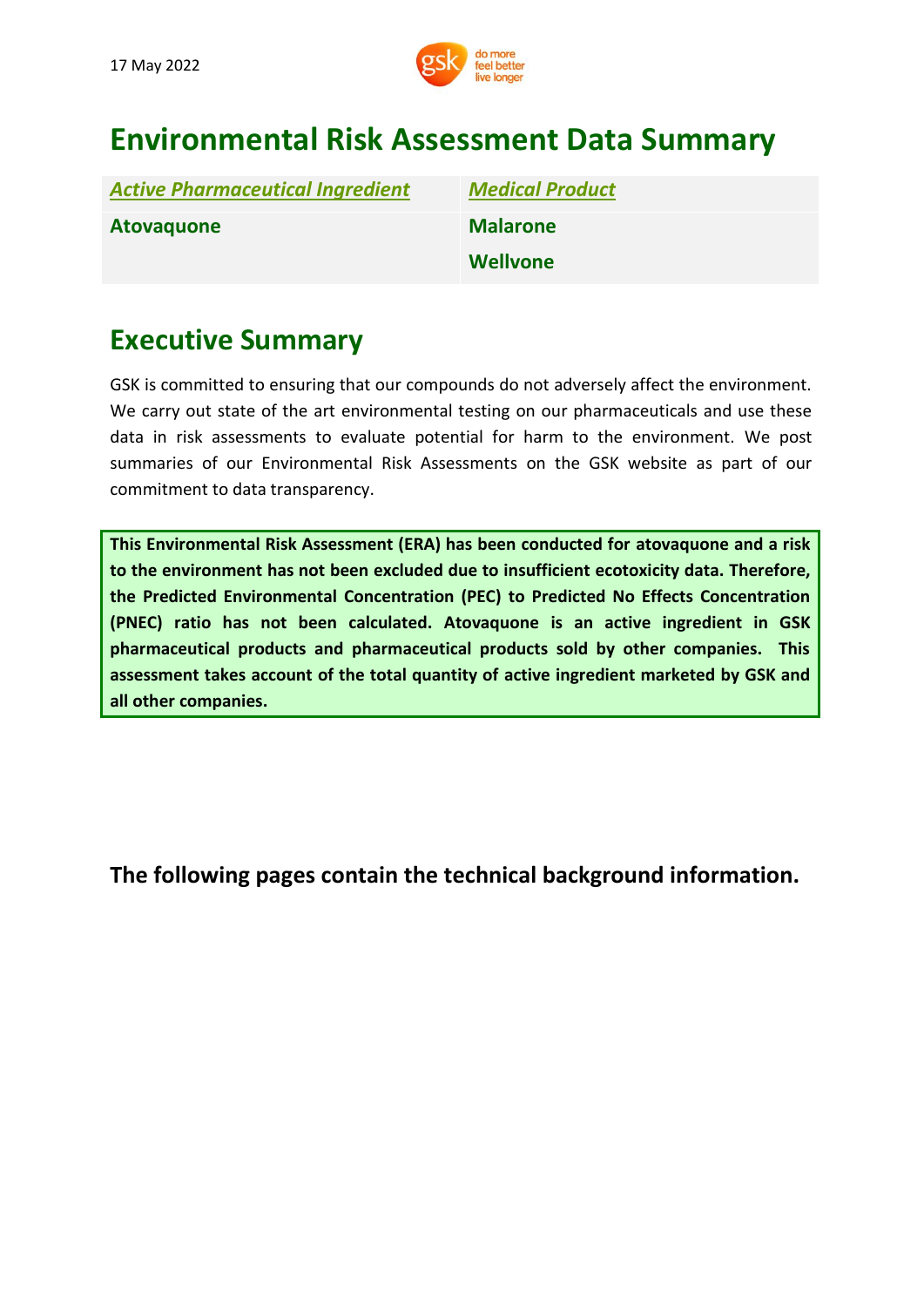

# **Technical Background Information**

## **Environmental Fate**

This substance has limited water solubility and is not likely to partition to air from water very readily. Atovaquone is lipophilic and does have potential for bioconcentration in exposed aquatic organisms. Atovaquone is not readily biodegradable or inherently biodegradable and therefore the fraction of this substance which partitions to the aquatic environment will persist. However, this substance likely to adsorb to sludge or biomass and is expected to reach the terrestrial compartment to a significant extent where it is predicted to sorb extensively to soil matrices. This substance is predicted to be rapidly biodegraded in soil.

## **PEC/PNEC Risk Quotient Calculation**

The PEC/PNEC risk quotient calculation is the standard quantitative method of risk assessment and is approved by major national and international regulatory agencies [2, 3, 4].

## **Predicted Environmental Concentration (PEC)**

The PEC has been calculated based on the following data:

PEC ( $\mu$ g/L) = <sup>-</sup> 365 xP x V xDx 100  $Ax 1E + 09x(100 - R)$ 

where:

A (kg/year) = total use of Atovaquone based on patient consumption in the European Union and UK in 2020 (IQVIA Data).

R (%) = removal rate due to loss by adsorption to sludge particles, by volatilization, hydrolysis or biodegradation. For Atovaquone it has been assumed that  $R = 0\%$  as a worstcase scenario [3].

P = Population of European Union + UK. Per capita use of drug substance  $A/P = 1.54E-05$ kg/inhabitant(IQVIA Data).

V (L/day) = volume of wastewater per capita and day = 200, EMA default [2].

D = factor for dilution of wastewater by surface water flow = 10, EMA default [2].

*NB: PEC, conservatively, is based on no metabolism and no removal of drug substance to sludge solids. It is assumed that 100% of drug substance enters the aquatic environment.*

**PEC = 0.021 μg/L**